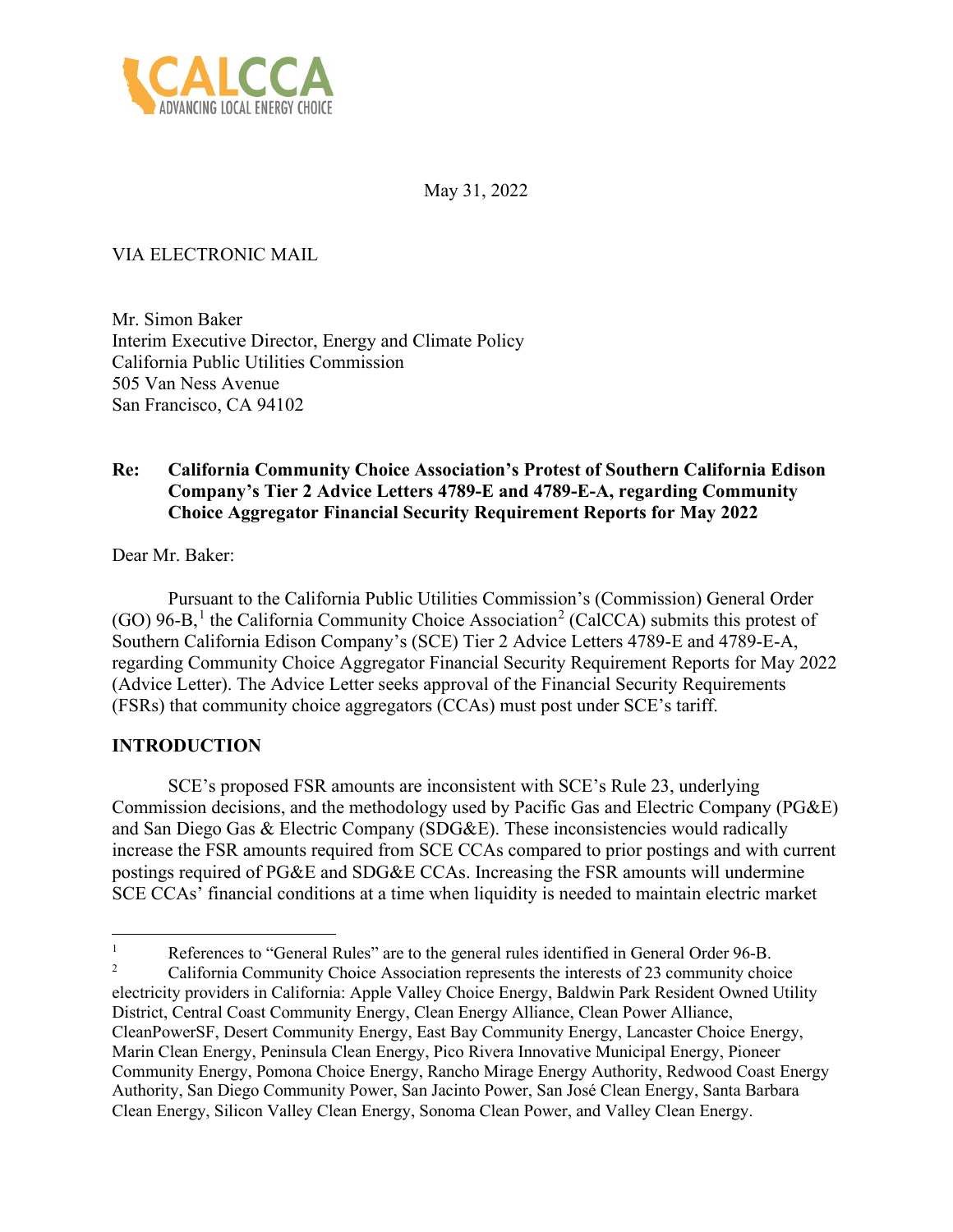stability and to complete needed generation projects. Consequently, the Advice Letter violates Public Utilities Code section 451, which requires reasonableness in all charges demanded by a public utility. CalCCA requests that the Commission prevent these adverse consequences by requiring SCE to (1) correct the period for determination of "peak load" in applying the applicable resource adequacy (RA) cost based on SCE's own tariff, and (2) resubmit its FSR requirements using Intercontinental Energy Exchange (ICE) quotes from March 2022, rather than April 2022, consistent with the submissions of PG&E and SDG&E.

In the alternative, CalCCA urges the Commission to maintain the existing FSR amounts, without recalculation, until a revised methodology is adopted in Rulemaking (R.) 21-03-011 (Provider of Last Resort). CalCCA acknowledges the need for changes in the FSR calculation, and SCE's Advice Letter certainly highlights the need to rethink this approach. Some of the changes currently under consideration in R. 21-03-011 would increase the FSR amount, while others would reduce it. For example, the existing calculation does not consider the availability upon a customer's return of RA through the Cost Allocation Mechanism (CAM) allocations. While this change, if applied, would reduce the current FSR calculation, CalCCA does not ask in this protest for resolution of this or any other policy recommendation. Instead, CalCCA requests refraining from approving significant increases in FSR levels before resolving these policy issues.

## **PROTEST**

### **1. Implementing the Proposed FSR Amounts Will Unnecessarily Reduce CCA Liquidity, Placing Financial Stability and New Generation Projects at Risk**

CalCCA estimates that the impact in FSR postings using the forward ICE quote that SCE used will tie up in excess of \$120 million in CCA liquidity collectively in the SCE area. This exceeds the current collective posting of \$1.5 million. The liquidity impact arises from a likely one-for-one reduction in cash or credit capacity, depending upon the instrument and form of collateral used. The updated requirements thus directly undermine SCE CCAs' financial condition, straining liquidity needed to support Summer 2022 operations and to complete new resources for Summer 2023.

Public Utilities Code section 451 requires that all charges by a utility must be "just and reasonable." SCE's proposed FSR amounts go beyond the boundaries of section 451 by (1) dramatically increasing the FSR burden on SCE CCAs relative to their prior FSR amounts and the FSR amounts in other IOU service territories, and (2) reducing needed CCA liquidity, undermining financial conditions for Summer 2022 and threatening new project completion for Summer 2023.

### **2. SCE's Calculation Departs from SCE's Rule 23 and Underlying Decisions in Determining a CCA's "Peak Demand"**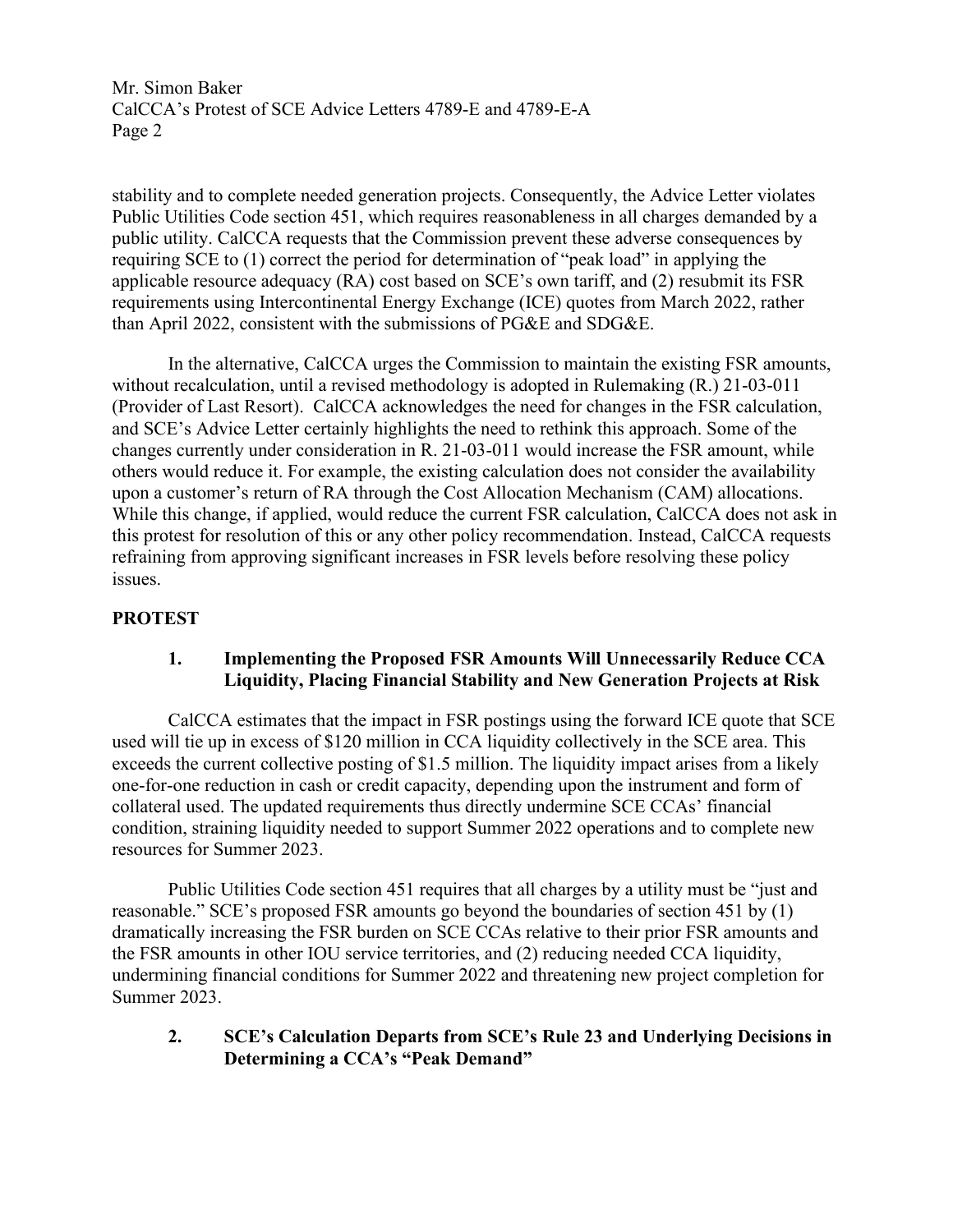Rule 23.X.1 (Sheet 61) requires SCE to calculate a CCA's monthly peak demand (MW) forecast, for purposes of determining the RA volume, "using the most recent 12 months of historical monthly peaks." SCE's calculations, however, appear to rely on the use of the most recent six months' historical monthly peaks.<sup>[3](#page-2-0)</sup>

SCE's Rule 23 is consistent in its peak demand calculation with the comparable rules of PG&E and SDG&E.<sup>[4](#page-2-1)</sup> In fact, each rule uses precisely the same language. The demand calculation articulated in SCE's Rule 23 is also consistent with Commission Decision (D.) 18- 05-022. D.18-05-022 directed the determination of the FSR consistent with the "methodology set forth in the Joint Utilities' testimony."[5](#page-2-2) The Joint Utilities' testimony, in turn, provides: "[t]he CCA's monthly peak demand forecast (MW) will be established using the most recent calendar year of historical monthly peaks, defined as the CCA's demand during each month's system peak hour."[6](#page-2-3)

For these reasons, the Commission should require SCE to update the proposed FSR amounts using a peak demand based on the most recent 12 months of historical peaks.

## **3. The Proposed FSR Amounts Rely on April ICE Energy Price Quotes, Contrary to the Methodology Used by PG&E and SDG&E and Underlying Decisions, Causing an Unreasonable Increase**

The CCA Financial Security Amount Proposal (Summary) provided by each IOU for each CCA indicates the "Calculation Month (M)" used to calculate the FSR. SCE uses May as the calculation month,<sup>[7](#page-2-4)</sup> while PG&E and SDG&E use April.<sup>[8](#page-2-5)</sup> Based on Commission guidance, each IOU uses ICE quotes from the month prior to the calculation month in establishing the Energy Cost Forecast; SCE uses April ICE quotes, while PG&E and SDG&E use March ICE quotes. The result of this seemingly small deviation is an outsized impact on FSR amounts for CCAs in the SCE service territory relative to past FSRs and FSRs in other service territories.

<span id="page-2-0"></span><sup>3</sup> SCE Advice Letter 4789-E-A, Attachment A, line 30 CCA Average Peak Demand is described as the average of column 8 lines 3 through 8. Lines 3 through 8 are the months of June through November and exclude the months of December through May, and thus are using the six months of the FSR period and not the 12 months as indicated in the tariff. 4

<span id="page-2-1"></span>SCE Rule 23 section X.1, PG&E Rule 23 section X.1, and SDG&E Rule 27 section X.1 all state, "The CCA's monthly peak demand forecast (MW) will be established using the most recent [twelve] 12 months of historical monthly peaks, defined as the CCA's demand during each month's system peak hour." 5

*See* D.18-05-022 at 7.

<span id="page-2-3"></span><span id="page-2-2"></span><sup>6</sup> *Joint Utilities' Direct Testimony Proposing a Methodology for Calculating and Implementing the CCA Financial Security Requirement*, R.03-10-003 (July 28, 2017) (JU Testimony), at 23 (emphasis supplied).

<span id="page-2-4"></span><sup>7</sup> SCE Advice Letter 4789-E-A Attachment A, line 2.

<span id="page-2-5"></span>SDG&E Advice Letter 4002-E Attachment A, line 2; and PG&E Advice Letter 6589-E-A Attachment C, line 2.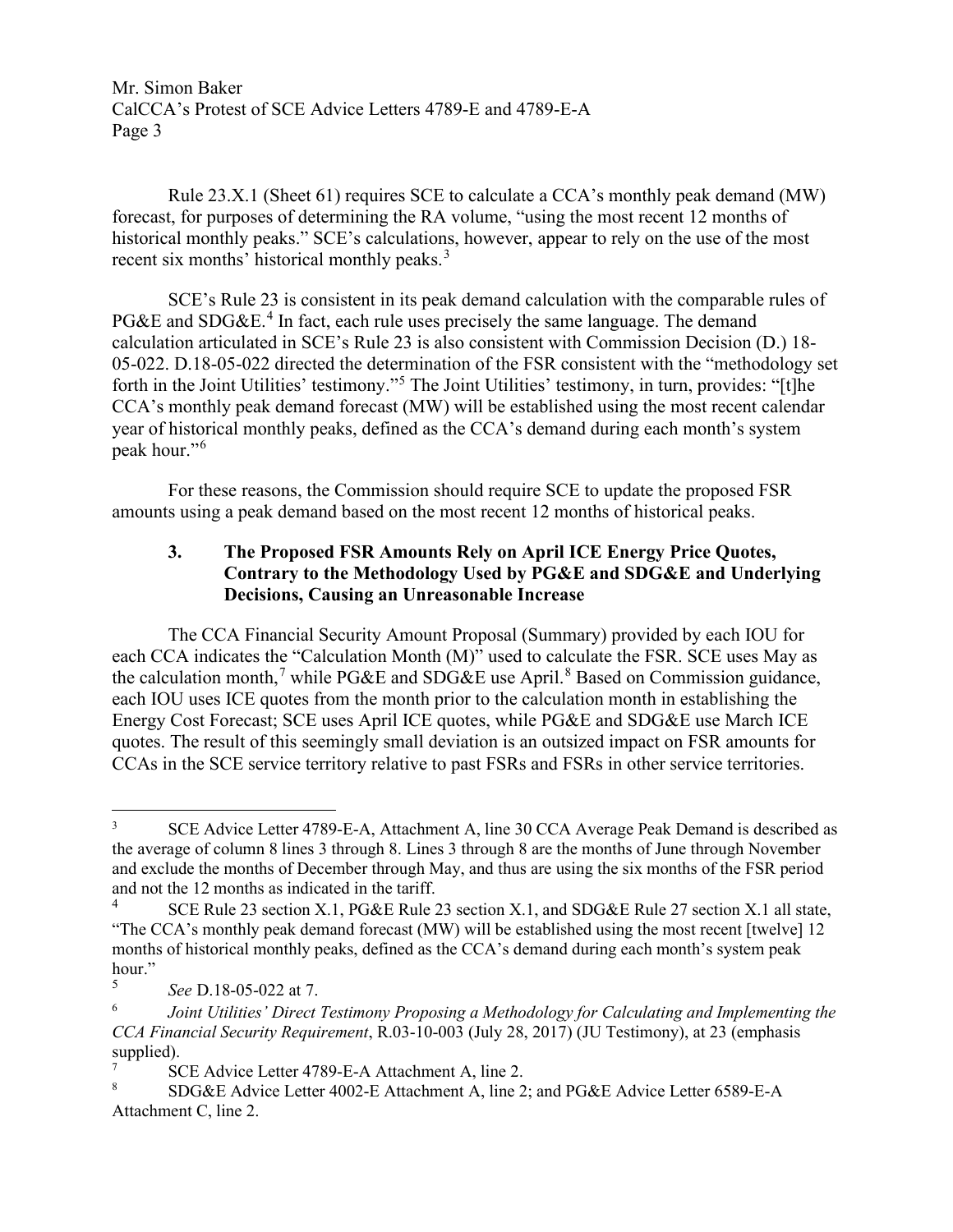Using March quotes, all SCE CCAs would post FSRs at the \$147,000 minimum as they have in the past.

As discussed above, the magnitude of FSR requirements unnecessarily places CCAs at greater financial risk for Summer 2022. SCE's impact can be brought within the bounds of reasonableness simply by conforming the calculation with those of PG&E and SDG&E without a risk to accuracy. The Commission should require SCE to make this change.

#### **a. Use of March Quotes is Consistent with Rule 23, Underlying Decisions, and the FSR Requirements of PG&E and SDG&E**

SCE's Rule 23 does not specify which month will be designated as the Calculation Month. SCE describes the Energy Cost Forecast<sup>[9](#page-3-0)</sup> calculation as follows:

To forecast incremental energy costs for the CCA FSR, SCE will use a loadweighted forward SP-15 price and update the forward price forecast monthly. The forward prices will be obtained from Intercontinental Exchange (ICE) and will be the load-weighted average of daily peak and off-peak energy prices for all trading days in Month M-1 for Months M+1 to Month M+6, inclusive, where Month M denotes the month when the financial security amount is calculated.

While it is clear that price quotes from the month preceding the calculation month should be used, the tariff does not specify which month will be designated as Month  $M$ ;<sup>[10](#page-3-1)</sup> neither do the comparable rules of the other two IOUs.<sup>[11](#page-3-2)</sup>

The Commission has provided limited guidance on this question. D.18-05-022 clearly states the Commission's understanding of the basis for calculation of the CCA FSR amounts: "Forecasts of incremental procurement costs shall be calculated using the methodology set forth in the Joint Utilities' testimony … to the extent that methodology is consistent with this

<span id="page-3-0"></span><sup>9</sup>  $\begin{array}{cc}\n\text{SCE Rule 23.X.1.} \\
\text{It is clear that Mor}\n\end{array}$ 

<span id="page-3-1"></span>It is clear that Month M-1, Month M, and Month  $M+1$  were not intended to be sequential. Month  $M+1$  is the first month of the period for which an FSR is implemented (January or July). If M and  $M+1$ were sequential, the calculation would occur in June, which is *after* the date on which the Advice Letter must be filed.

<span id="page-3-2"></span>SCE and PG&E Rule 23.W.3 and SDG&E Rule 27.W.3 each state, "The Utility will update the CCA's financial security requirement amount semi-annually and submit the updated amount to the CPUC by May 10 and November 10 of each year". Each state in their section Energy Cost Section (X.1 for SCE and X.2 for PG&E and SDG&E) that they "The forward prices will be obtained from Intercontinental Exchange (ICE) and will be the load-weighted3 average of daily peak and off-peak energy prices for all trading days in Month M-1 for Months M+1 to Month M+6, inclusive, where Month M denotes the month when the financial security amount is calculated. will use the ICE forward quotes for M-1 and apply that quote to months  $M+1$  through  $M+6$  where M is the "calculation month". However, none of the three tariffs define Month M.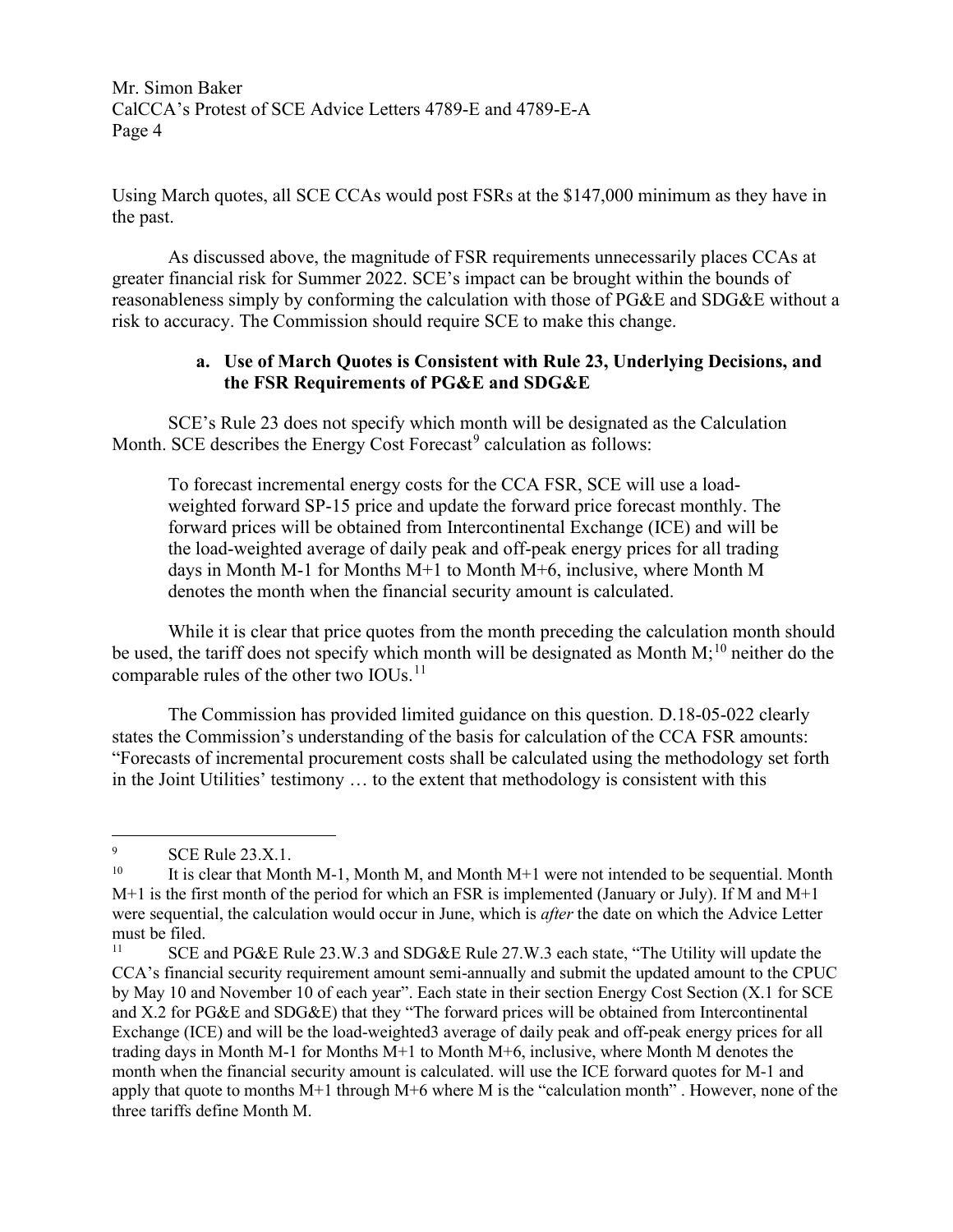decision."[12](#page-4-0) In turn, the IOU testimony – specifically the template that mirrors the Summary used today – provides that the Calculation Month, assuming a May 10 filing date, would be April.<sup>[13](#page-4-1)</sup> The Commission adopted the IOUs' proposal for a May 10 advice letter filing, <sup>[14](#page-4-2)</sup> which strongly suggests it also intended to accept an April calculation month.<sup>15</sup> Moreover, using April as the calculation month makes more sense from the standpoint of the IOU. Performing these calculations, updating all of the individual FSRs for each CCA, takes time. Using April as the calculation month assures the IOU it has sufficient time to do the calculation, check it twice, and get it submitted to Energy Division.

Using April as the calculation month also ensures that the IOUs use consistent sources to establish the CCA FSR amounts. Consistency among the IOUs was the principal focus of Resolution E-5170. In adopting Resolution E-5170, the Commission first noted that "[i]n reviewing the original advice letters, Energy Division identified inconsistencies in the values and sources used to establish the FSR amounts ...."<sup>[16](#page-4-4)</sup> The Commission found that "[w]hile updates to the FSR methodology will be considered further in the [Provider of Last Resort (POLR)] rulemaking, Energy Division requested that the SCE and SDG&E file supplemental advice letters to revise their sources to create consistency in the interim implementation of FSRs ...."<sup>[17](#page-4-5)</sup> To ensure consistency, the Commission ordered the IOUs to use specific sources and values for future FSR filings.<sup>[18](#page-4-6)</sup> As noted above, PG&E and SDG&E already use April as the calculation month. By directing SCE to use April as the calculation month, the Commission will ensure consistency among the IOUs.

## **b. Use of March Quotes Will Not Necessarily Render the Calculation Less "Accurate"**

The current FSR calculation includes forecasted energy costs the POLR can expect to pay as a result of serving the returned customers. The energy prices used to calculate forecasted energy costs come from the ICE forward price quotes from the month prior to the month the FSR calculation occurs. There is a significant amount of literature available discussing the ability of a forward market to predict future prices. William Emmons and Timothy J. Yeager stated:

<span id="page-4-1"></span>13 JU Testimony, Appendix E. This is consistent with the Commission's directive in D.13-01-021, at 25.

<span id="page-4-0"></span><sup>&</sup>lt;sup>12</sup> D.18-05-022 at 7 (emphasis supplied).<br><sup>13</sup> HIT Testimony Appendix F This is con

<span id="page-4-2"></span> $14$  D.18-05-022 at 10-11.<br>
While D.18-05-022 ref

<span id="page-4-3"></span>While D.18-05-022 refers back to language in D.13-01-021 stating that the security amount would be "recalculated" twice each year, "in November and May," PG&E and SDG&E seemingly, and appropriately, have read this language as "updated" in November and May. And, importantly, there is no Finding of Fact, Conclusion of Law, or Ordering Paragraph that explains why such a change would have been made to the IOUs' adopted proposal.<br>
<sup>16</sup> Resolution E-5170 at 9.<br>
<sup>17</sup> *Id* at 12: Finding 2

<span id="page-4-4"></span>

<span id="page-4-6"></span><span id="page-4-5"></span><sup>&</sup>lt;sup>17</sup> *Id.* at 12; Finding 2.<br><sup>18</sup> See Resolution E. 51.

See Resolution E-5170 at 12; Ordering Paragraphs 2-3.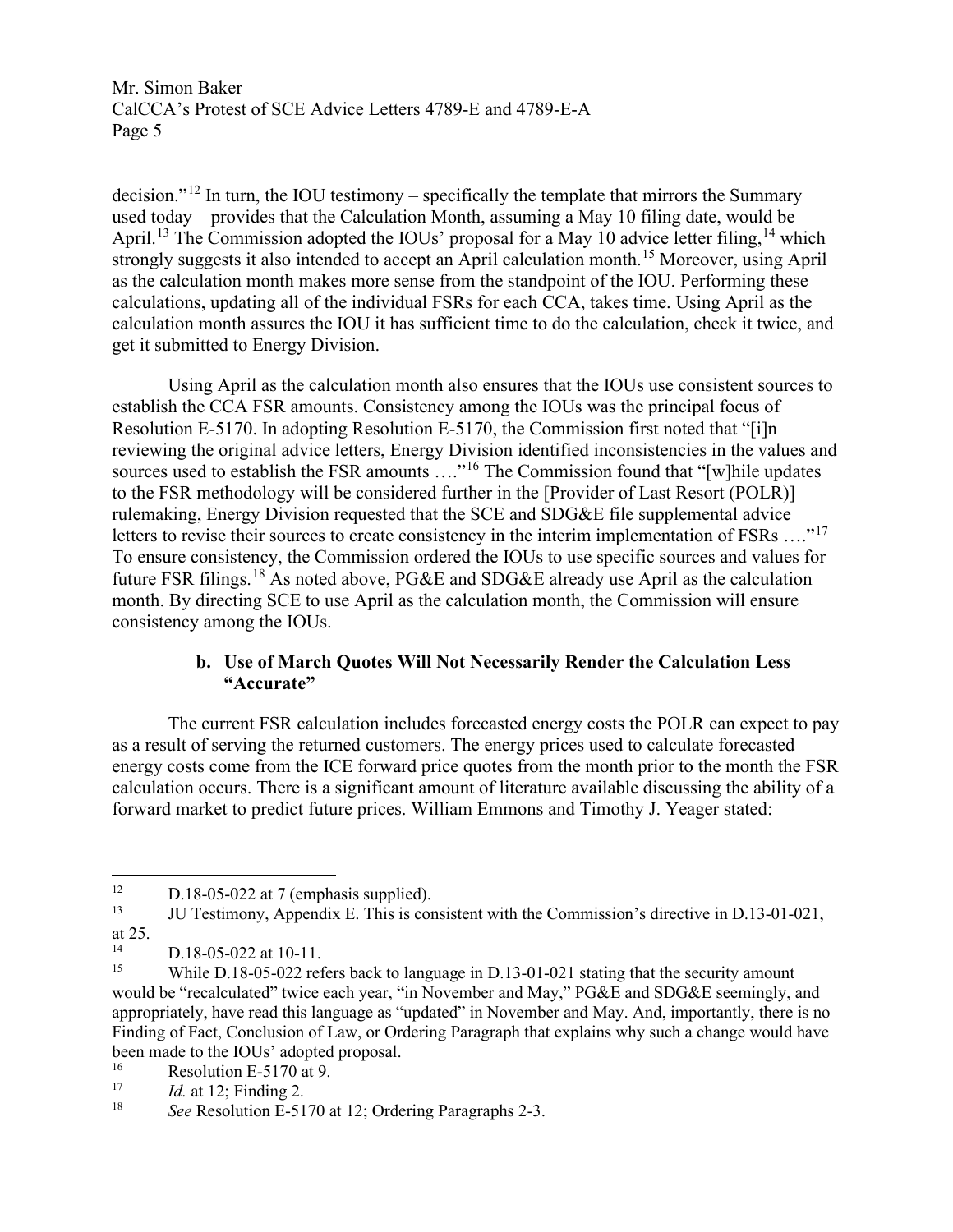> Futures prices of non-storable commodities can deviate significantly from spot prices because of anticipated changes in supply or demand.<sup>19</sup>

Commodity forward markets are used for two purposes. First, they may hedge a buyer or seller's risk of future prices. Second, they may be used as speculative devices by entities to profit from price divergence between the forward and actual price of the commodity when the forward period arrives. This is not a model of convergence to the actual price but rather differing parties having differing estimates of the future market prices with differing tolerance to price volatility.

Suggesting that forward prices are more likely to predict the actual outcome in a market the closer they come to the delivery month, this may not be the case.

An analysis of forward energy price quotes from New York Mercantile Exchange  $(NYMEX)^{20}$  $(NYMEX)^{20}$  $(NYMEX)^{20}$  reveal that they are not a good predictor of the actual CAISO settlement prices the IOU would pay to serve the returned customers. As can be seen in the data below, the impact of using a forward quote to predict the future price of energy in the CAISO is highly variable. In fact, if the FSR for 2021 been calculated in either March or April of 2021 using forward NYMEX prices, they would have predicted \$88 to \$99 prices on-peak for NP-15 while the actual settled value at the CAISO market was \$65.57. A similar result can be seen for SP-15 where the March and April NYMEX quotes were \$110 to \$119 with a CAISO settled price of \$65.08. In both cases, the more proximate April quotes were a poorer predictor of actual price than the March quotes. The same dynamic played out with ICE prices for 2021.

Any forward price quote is likely to miss its mark in predicting actual settled prices, with deviations varying in direction and magnitude. In this sense, no quote – including the ICE energy price quotes – is "accurate." Moreover, while in general a quote closer to the delivery month may be more accurate, it may be less accurate.

## **CONCLUSION**

CalCCA thanks the Energy Division for its review of this protest, and requests that the Commission require SCE to (1) correct the period for determination of "peak load" in applying the applicable RA cost, and (2) resubmit its FSR requirements using ICE quotes from March 2022, rather than April 2022, consistent with the submissions provided by PG&E and SDG&E.

<span id="page-5-0"></span><sup>19</sup> [https://www.stlouisfed.org/publications/regional-economist/january-2002/the-futures-market-as](https://www.stlouisfed.org/publications/regional-economist/january-2002/the-futures-market-as-forecasting-tool-an-imperfect-crystal-ball#authorbox)[forecasting-tool-an-imperfect-crystal-ball#authorbox](https://www.stlouisfed.org/publications/regional-economist/january-2002/the-futures-market-as-forecasting-tool-an-imperfect-crystal-ball#authorbox) While the energy market is developing more storage for the energy commodity, that storage is generally short-term in nature covering hours. This type of storage will arbitrage prices within a day but does not address the fundamental movers of longer-term price trends including the costs of other inputs to electricity production.

<span id="page-5-1"></span>While the IOUs use ICE forwards for this purpose, the ICE data is not publicly available and cannot be published for this purpose even if a subscription were obtained. NYMEX data is therefore used for demonstration purposes of the volatility of forward price quotes.